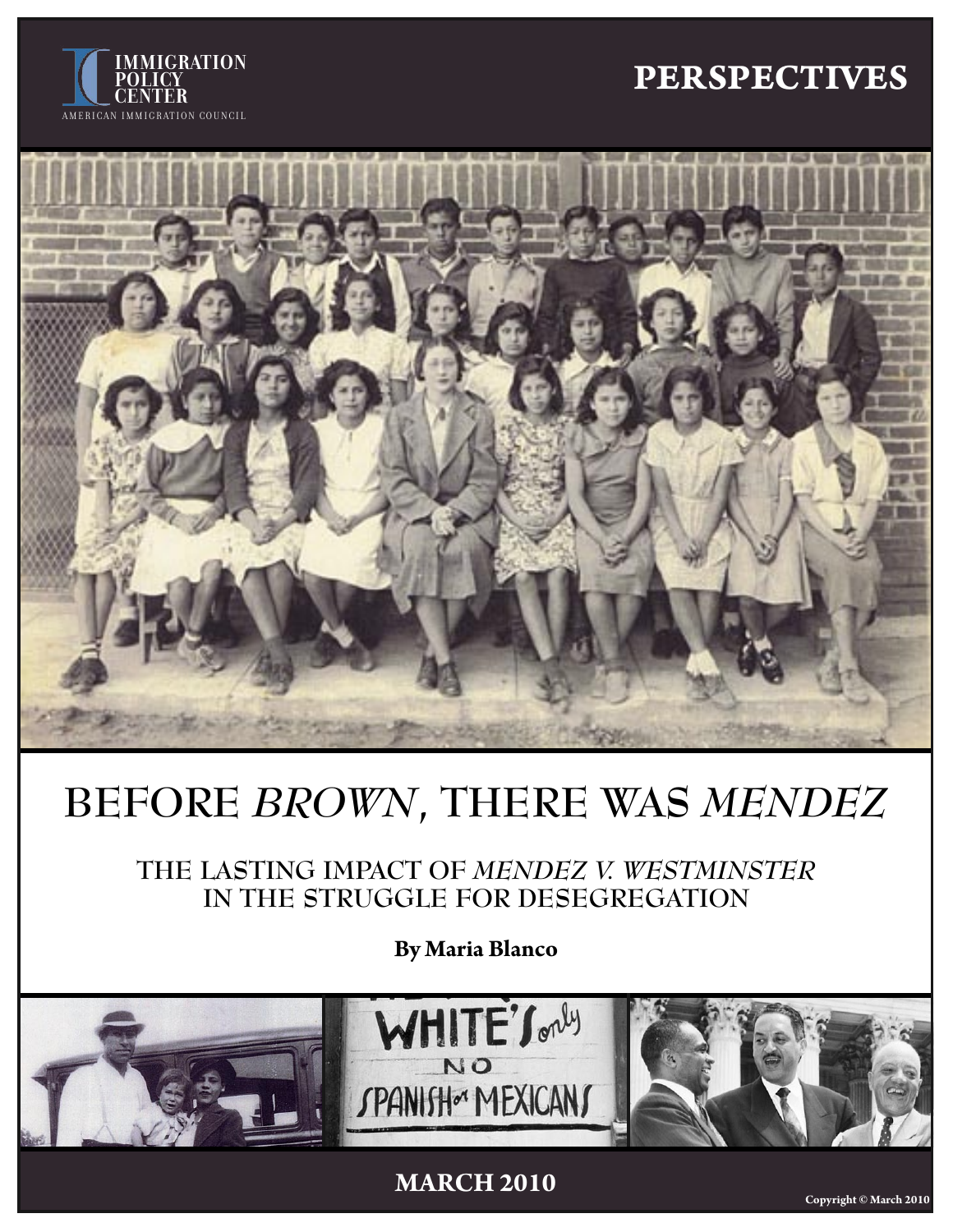### **BEFORE** *BROWN***, THERE WAS** *MENDEZ***:**

THE LASTING IMPACT OF *MENDEZ V. WESTMINSTER* IN THE STRUGGLE FOR DESEGREGATION

BY MARIA BLANCO

**MARCH 2010** 

### **ABOUT PERSPECTIVES ON IMMIGRATION**

The Immigration Policy Center's *Perspectives* are thoughtful narratives written by leading academics and researchers who bring a wide range of multi‐disciplinary knowledge to the issue of immigration policy.

### **ABOUT THE AUTHOR**

**Maria Blanco** serves as the Executive Director for the Chief Justice Earl Warren Institute at Berkeley Law, University of California. She served as executive director of the Lawyers' Committee for Civil Rights of the San Francisco Bay Area. She brings more than 20 years of experience as a litigator and advocate for immigrant rights, women's rights and racial justice. As executive director of the Lawyers' Committee, Blanco launched initiatives to increase minority access to higher education, provide legal counsel for students in substandard schools, and convene African American and Latino community leaders to discuss the impact of immigration reform. She regularly contributes to national and local media on school integration, the importance of an independent judiciary, and civil rights challenges in today's security climate. Blanco is also the co-chair of the California Coalition for Civil Rights, a group dedicated to building a progressive national agenda for civil and human rights.

### **ABOUT THE IMMIGRATION POLICY CENTER**

The Immigration Policy Center, established in 2003, is the policy arm of the American Immigration Law Foundation. IPC's mission is to shape a rational national conversation on immigration and immigrant integration. Through its research and analysis, IPC provides policymakers, the media, and the general public with accurate information about the role of immigrants and immigration policy on U.S. society. IPC reports and materials are widely disseminated and relied upon by press and policymakers. IPC staff regularly serves as experts to leaders on Capitol Hill, opinion-makers, and the media. IPC is a non-partisan organization that neither supports nor opposes any political party or candidate for office. Visit our website at www.immigrationpolicy.org and our blog at www.immigrationimpact.com.

#### **PHOTO CREDITS**

Large: Students from Lincoln Elementary School for "Mexican" children in Orange County, California. 1930s, courtesy of "Fire in the Morning" Collection, Yolanda Alvarez and Steve Demara Small 1: Felícitas and Gonzalo Méndez, courtesy of "Fire in the Morning" Collection, Yolanda Alvarez and Steve Demara. Small 2: Untitled, 1949, courtesy of the University of Texas at Austin. Small 3: George E.C. Hayes, Thurgood Marshall, and James M. Nabrit, following Supreme Court decision ending segregation. Prints and Photographs Division, Library of Congress (9) Reproduction # LC‐USZ62‐111236.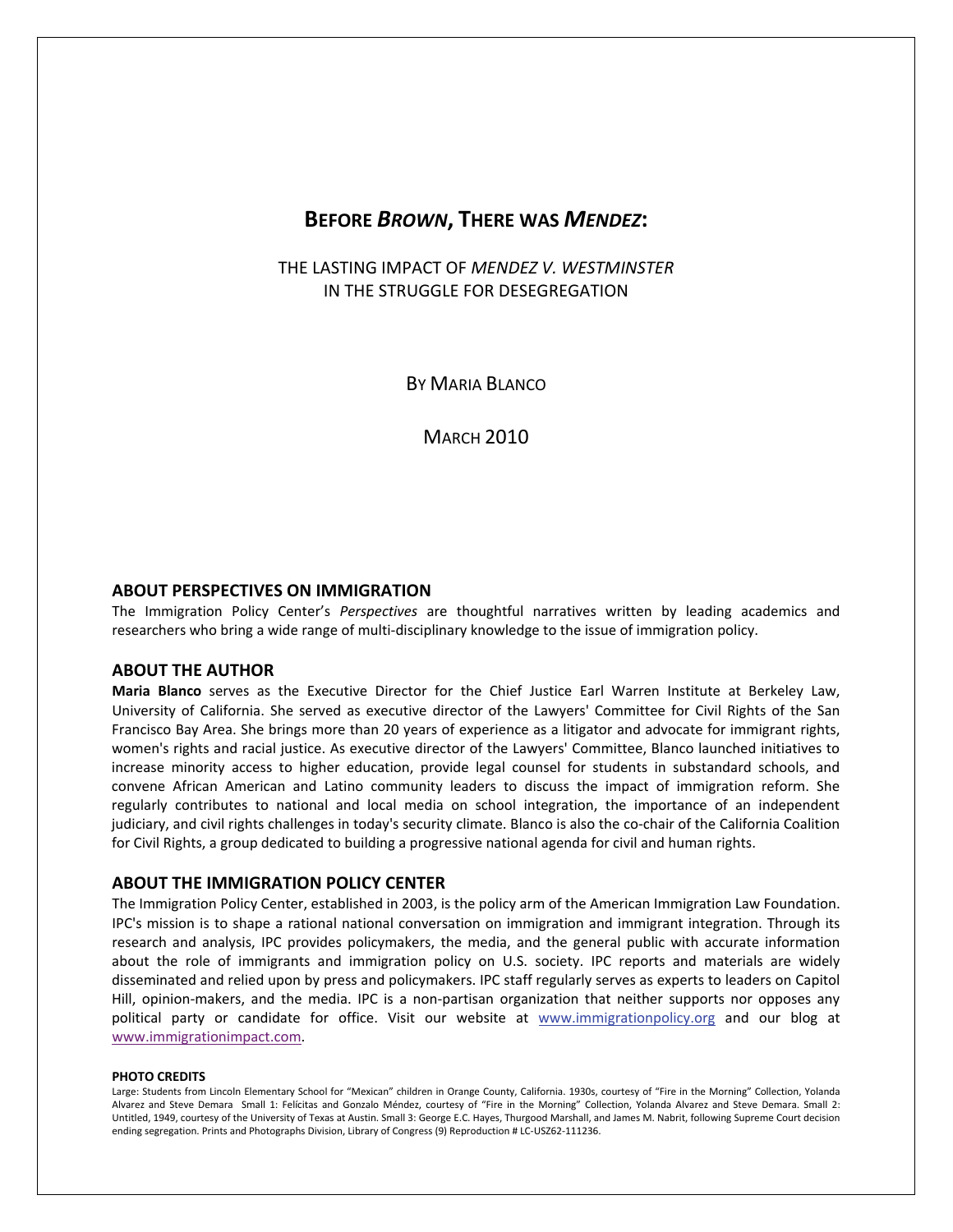### **INTRODUCTION**

Years before the U.S. Supreme Court ended racial segregation in U.S. schools with *Brown v. Board of Education*, a federal circuit court in California ruled that segregation of school children was unconstitutional—except this case involved the segregation of Mexican American school children. The Ninth Circuit Court of Appeals reached this historic decision in the case of *Mendez v. Westminster* in 1947—seven years before *Brown*. Historic in its own right, *Mendez* was critical to the strategic choices and legal analysis used in arguing *Brown* and in shaping the ideas of a young NAACP attorney, Thurgood Marshall. Moreover, the *Mendez* case—which originated with LULAC but benefited from the participation of the NAACP—also symbolized the important crossover between different ethnic and racial groups who came together to argue in favor of desegregation.

From a legal perspective, *Mendez v. Westminster* was the first case to hold that school segregation *itself* is unconstitutional and violates the 14th Amendment. Prior to the *Mendez* decision*,* some courts, in cases mainly filed by the NAACP, held that segregated schools attended by African American children violated the  $14<sup>th</sup>$  Amendment's Equal Protection Clause because they were inferior in resources and quality, *not* because they were segregated.

From a strategic perspective, Thurgood Marshall's participation in *Mendez* paid critical dividends for years to come. Marshall, who later would successfully argue the *Brown v. Board of Education* case before the U.S. Supreme Court and eventually become the first African American Justice on the Supreme Court, participated in the *Mendez* appeal. His collaboration throughout the case with the *Mendez* attorney, David Marcus, helped ensure that the case would be an important legal building block for Marshall's successful assault on the "separate but equal" doctrine. Although Marshall and Marcus differed in aspects of their legal approach to the segregation involved in the *Mendez* case, their exchanges about the stigma attached to segregation and the psychological damage caused by it undoubtedly played a large role in the *Mendez* litigation.

*"…[the]* **Mendez** *case was critical to the strategic choices and legal analysis used in arguing* **Brown** *… [it] also symbolized the important crossover between different ethnic and racial groups who came together to argue in favor of desegregation."*

The link between Mexican Americans and African Americans in the struggle for desegregation has been obscured with time. Revisiting that link is important not only to understand the historic underpinnings of *Brown*, but also to realize one of the great truths in the struggle for equality: the consecutive and continuous movements to cast off the many varied mechanisms of subordination result from an iterative process of developing and connecting strategies and struggles between and among different peoples.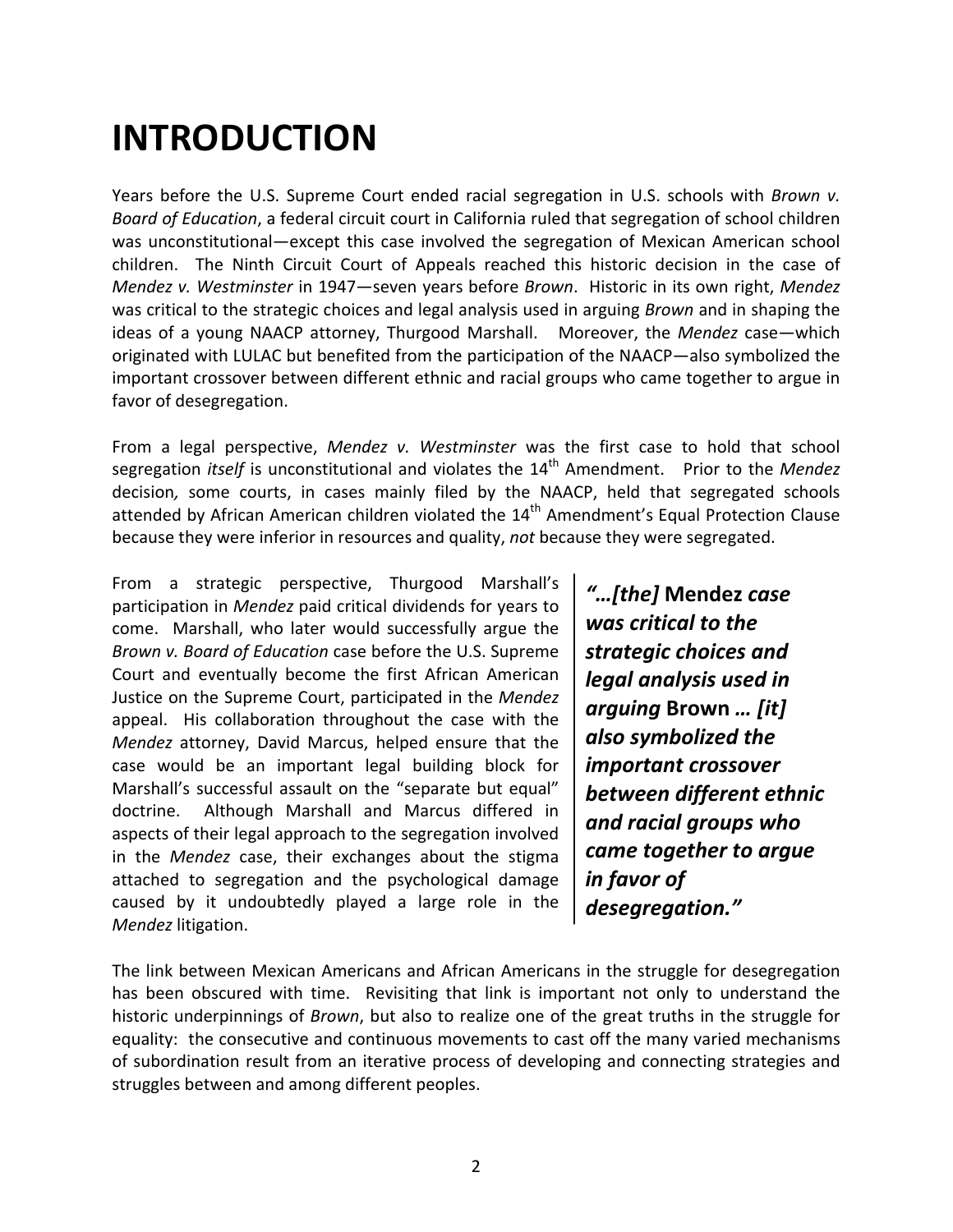# **THE HISTORY**

By the 1930s, roughly 80% of California school districts placed Mexican children in separate "Mexican" schools. This was not a consistent practice until the late 1920s and early 30s, when Mexican Americans emerged as a large minority population in California. Together, with school segregation, came housing segregation and the exclusion of Mexican Americans from many public spaces. At times, depending on the city or county, the segregation of Mexican Americans was prescribed by law (for example, by restrictive real estate covenants); other times it was a practice carried out by public and private entities. In this regard, it differed from the *de jure* segregation of African Americans and the legally enforced discrimination and segregation of Asians and Native Americans.

**"… the** *Mendez* **plaintiffs did not argue that their segregated schools were unconstitutionally inferior; instead they opposed segregation** *itself* **as violating the 14th Amendment's Equal Protection clause. In essence, the case challenged the doctrine of "separate but equal."** 

1

Gonzalo Mendez, the named plaintiff in *Mendez*, arrived in California from Mexico when he was six. His future wife, Felicitas, came to the U.S. with her family from Puerto Rico, recruited to pick cotton in Arizona by the Arizona Cotton Growers Association. Through hard work in the citrus groves of Orange County, the couple was eventually able to buy and run a restaurant in Santa Ana, California. However, in a historical turn that dramatically weaves together many stories of discrimination and bigotry, the Mendez family moved from Santa Ana to Westminster to operate a farm owned by the Minemitsu family, Japanese Americans who leased it to the Mendezes in order to prevent its loss when interned under Roosevelt's Executive Order  $9066.<sup>1</sup>$  $9066.<sup>1</sup>$  $9066.<sup>1</sup>$  The location of the Minemitsu farm placed the Mendez family within close proximity of the "White" school in Westminster, but the Mendez children—Sylvia,

Gonzalo, Jr., and Geronimo—were denied enrollment and informed they must attend the Mexican school. Unwilling to go along, the Mendez family and other parents organized protests and demanded an investigation into, and an end to, the segregation. When their efforts were unsuccessful, including a bond measure to fund an integrated school, Gustavo and Felicitas Mendez, along with the League of United Latin American Citizens (LULAC), contacted other Mexican American parents in neighboring Orange County districts—some of whom had already hired attorneys—and decided to file a class-action lawsuit. They hired David Marcus, a Los Angeles attorney who had successfully argued other public‐facility desegregation cases in Southern California, to represent them.

The Mendezes and four other families filed *Mendez v. Westminster* in federal court in 1945, against the Westminster, Garden Grove, Santa Ana, and El Modena school districts on behalf of their children and 5,000 people of "Mexican and Latin descent." In contrast to other lawsuits of that period which challenged the school segregation of African Americans, the *Mendez*

<span id="page-3-0"></span> $1$  In 1946 the Mendez family returned to Santa Ana when the Munemitsu family came back from their internment to their farm.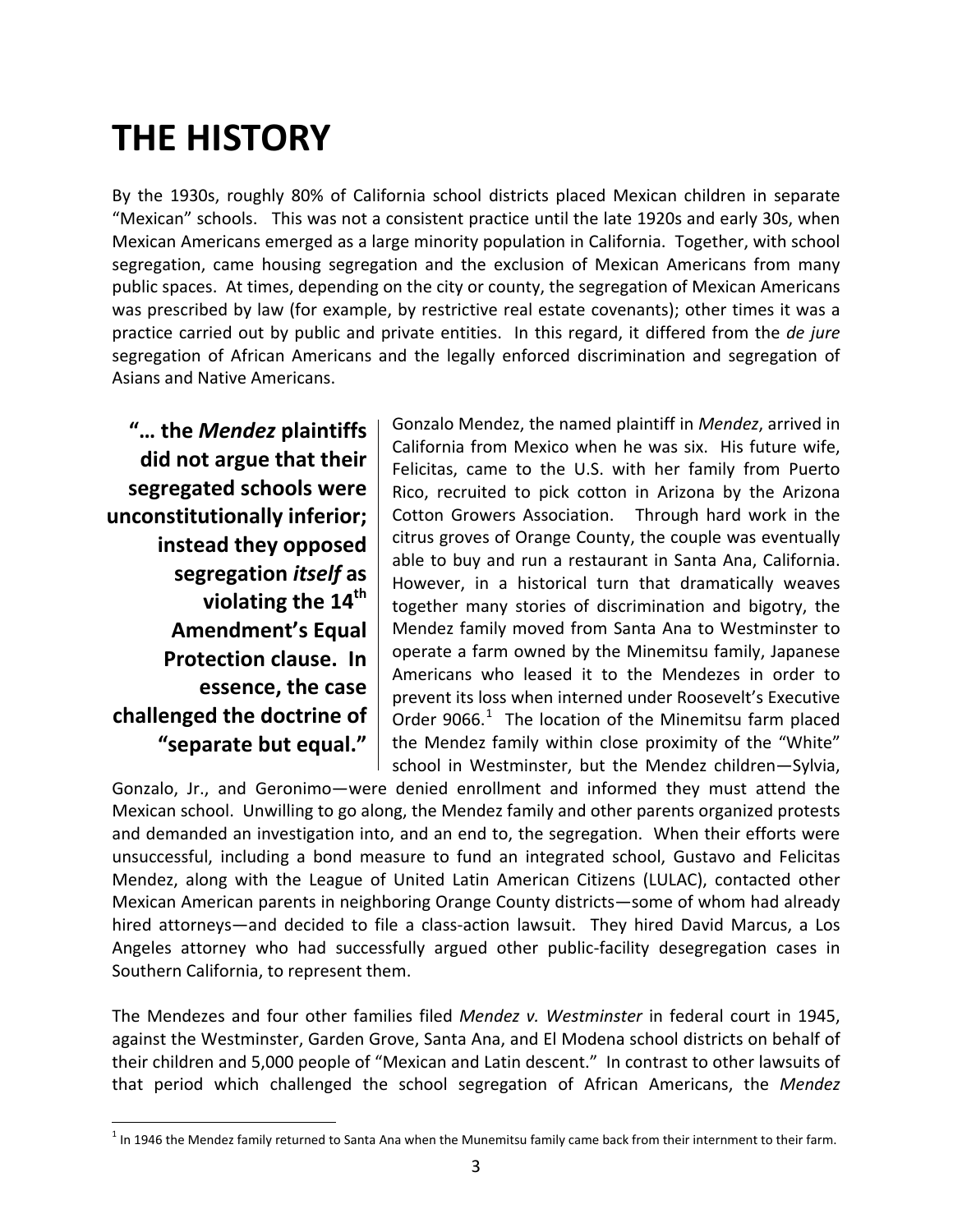plaintiffs did not argue that their segregated schools were unconstitutionally inferior; instead they opposed segregation *itself* as violating the 14th Amendment's Equal Protection clause. In essence, the case challenged the doctrine of "separate but equal." To do so, Marcus relied on social scientists whose testimony challenged stereotypes about Latino students and attested to the psychological damaged caused by segregation.

In response to the charges of discrimination, the school districts contended that the segregation was not racially based and that the practice of placing Mexican American children in separate schools was in reality a practice of placing non‐English speaking children in separate schools until they acquired proficiency in English. This argument in defense of segregation was common throughout the Southwestern U.S. In addition, the practice was justified by racist claims about the mental inferiority of Mexicans and the health dangers they presented to White children if they attended the same schools.

### **THE DECISION**

After a lengthy and complex trial with more than 70 witnesses—including social scientists and witnesses who testified about the impact of segregation, often students themselves—Judge Paul McCormick dismissed the linguistic rationale and held that "the clear purpose of the segregation by the school districts was to discriminate against pupils of Mexican descent." He pointed to the fact that only students of Mexican ancestry were placed in the non‐English speaking schools and he noted that many of the children spoke English, including the Mendez children. In a holding that augured the *Brown* decision, McCormick concluded that "equal protection is not provided by furnishing in separate schools the same technical facilities, text books and courses of instruction to children of Mexican ancestry that are available to the other public school children … segregation fostered antagonisms in the children and suggests inferiority among them where none exists." A seven‐member panel of the Ninth Circuit upheld the decision and, in a published opinion which lists

… **"equal protection is not provided by furnishing in separate schools the same technical facilities, text books and courses of instruction to children of Mexican ancestry that are available to the other public school children … segregation fostered antagonisms in the children and suggests inferiority among them where none exists."**

Thurgood Marshall as counsel for the NAACP below David C. Marcus for the plaintiffs, stated that "enforcing the segregation of children of Mexican descent violated the  $14<sup>th</sup>$  Amendment and denied them equal protection."

The *Mendez* case is also historically important for other connections to *Brown v. Board of Education*. In addition to the Marshall name and the innovative arguments buttressed by scientific evidence accepted by the trial court in *Mendez* and later in *Brown*, the cases also share the involvement of Earl Warren, who was Governor of California at the time. After the